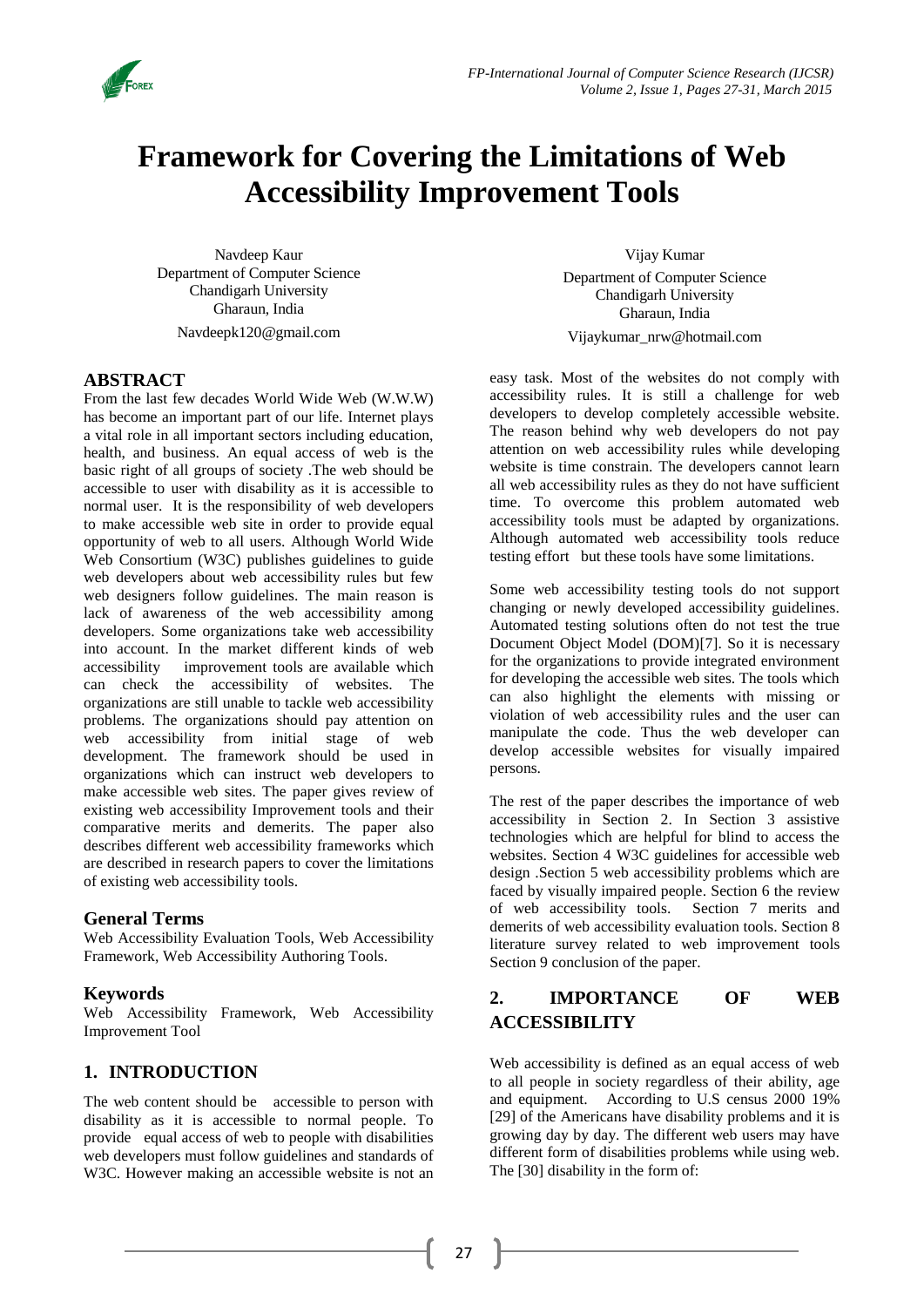

- Hearing: When the users are unable to hear the sounds on websites.
- Mobility: The users may not to use mouse or keyboard.
- Cognitive: The users cannot distinguish between colors
- Blind: The people who are completely blind and cannot see the web content.

Web accessibility provides a way to people with disabilities to participate equally on web. Web accessibility has also technical, financial and legal benefits also [2].

The web accessibility is not only useful for disable persons; it has also lot of benefits to normal users. The web accessibility is the subset of usability [3] if web accessibility rules are used it automatically increases the usability of web site. The web accessibility also increases technical performance of web sites. The acceptance rate by the client automatically increases. The web accessibility is also beneficial for SEO (Search Engine Optimization).

The web accessibility is strict law adopted by many countries such as U.K and America [33].ADA (Americans with Disabilities Act) was introduced by USA government to instruct universities to provide accessible activities to persons with disabilities. Section 508 which [32] is an amendment of rehabilitation law states that all information technology and electronic product should be accessible to persons with disabilities.

# **3. ASSISTIVE TECHNOLOGY**

The visually challenged people use computer with help of assistive technologies such as Screen reader[6].Screen reader is a software which provides access of the screen information to blind people in the form of speech. The blind cannot use mouse, by using keyboard shortcuts can access the information. The screen reader relays the screen information to blind either in form of speech or brail display. TTS (Text To Speech Engine) is used by the screen reader to convert information of the screen in form of speech. The information can be heard through head phones or speakers. Jaws [34] for windows product is world famous screen reader used by the blind. It converts the screen information into speech

Brail display is hardware device which gives screen information in form of brail characters. It contains cell of rows as the information on screen changes the brail characters also changes and provide refresh information to users. The blind by touching their fingers on cells get the information.

Some smart phones provide inbuilt functionality of text to speech conversion. Touch screen is also accessible by blind. Most of the smart phone use Voiceover option. Voiceover allows the blind users to use touch screen by taking input as gesture and speech as output. The android smart phones use Slide Rule [5] option for making touch screen more accessible. Slide Rule is also more accessible device as compared to other devices. It tells the users about the current location of screen reader as well as the select option for users to select the desired item on screen.

## **4. WEB ACCESSIBILITY ISSUES**

The structure and the content of web pages are complex. The large portion of the web pages is in the form of graphics, animation, links, and images. Accessing the web pages for users with disability can be difficult in many senses. The blind take more time than visual users to access the information because the web accessibility problems. Majority of the web sites have common web accessibility problems. The web sites failure to include text alternatives for images, some provide text alternatives to images but there is no guarantee that text is meaningful. CAPTCHA (Completely Automated Public Turing test to Tell Computers and Humans Apart) is used to distinguish between a human and computer. For visually impaired people it is totally inaccessible [27].The text alternative should be used for CAPTCHA but most of the web sites fail to provide text alternatives for CAPTCHA. Flash, ambiguous links, complex form, missing improper heading, too many links, complex data forms, inaccessible search, and lack of skip tag are the inaccessible web elements which cause frustration to blind people [21]

## **5. W3C GUIDELINES**

## **5.1 WCAG**

WAI (Web Accessibility Initiative) of W3C (World Wide Web Consortium) published a first version of the web content accessibility guidelines WCAG 1.0 in 1999 and second version WCAG2.0 [1] in 2008. There are mainly four principles for WCAG guidelines. Further check points are provided for each guideline. There are priorities for checkpoints. Priority 1 checkpoint means the checkpoints which must be included to make website accessible. Priority 2 checkpoints which remove all the web accessibility problems. Priority 3 checkpoints improve accessibility of web sites. There are three levels A, AA, AAA, level:

- A : it defines all priority 1 checkpoints
- AA: both priority 1 and priority 2 check points are defined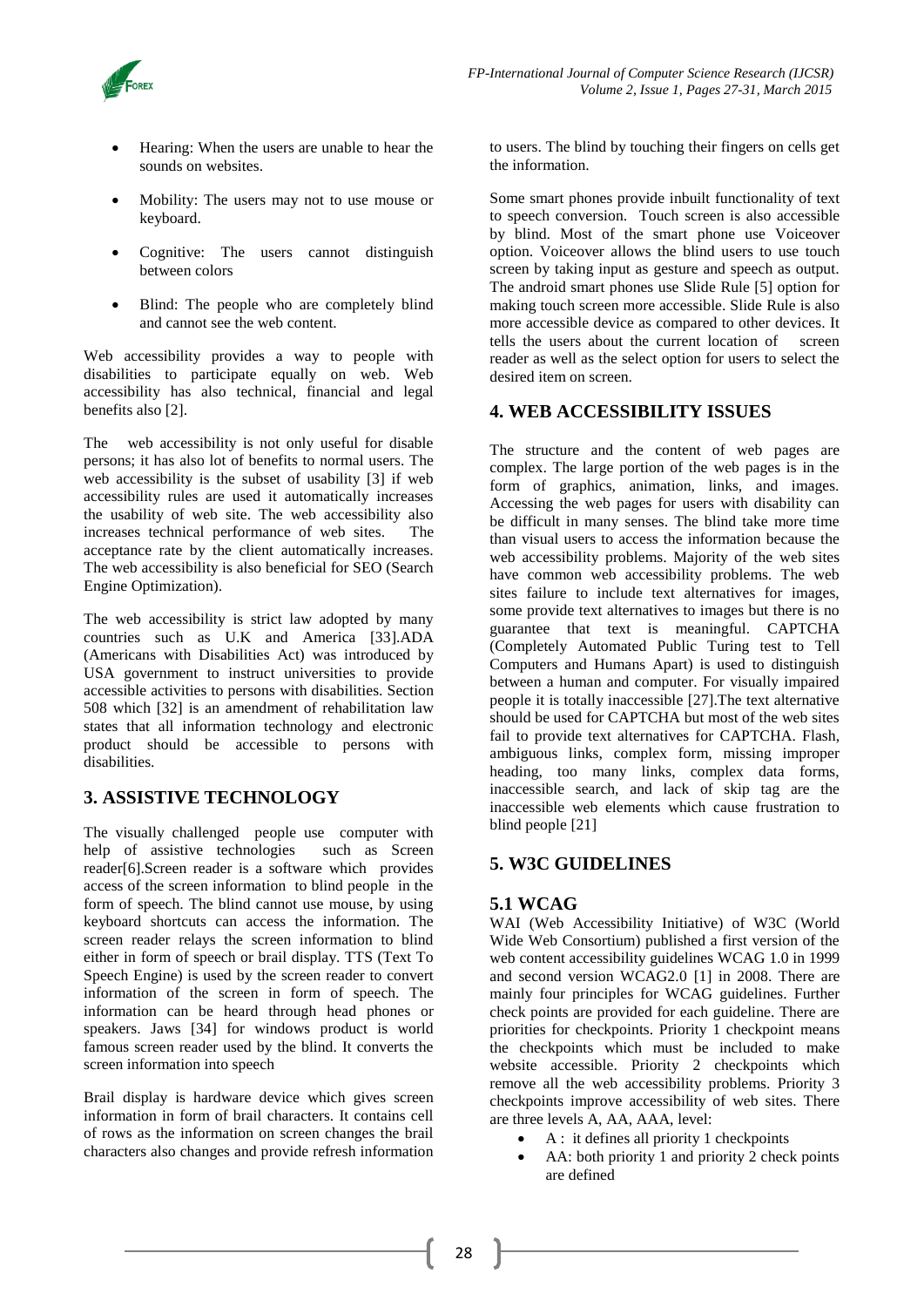

 AAA: all the three priority checkpoints are satisfied

Mainly there are four principles for WCAG guidelines:

- 1. PERCEIVABLE. Make Content Presentable to user so that they can perceive the content easily.
- 2. OPERABLE. Ensure that Interface Elements in the Content are Operable by any user.
- 3. UNDERSTANDABLE. Make content and controls understandable to as many users as possible
- 4. ROBUST. Use Web technologies that maximize the ability of the content to work with current and future accessibility technologies and user agents.

## **5.2 ARIA**

Accessible Rich Internet Applications ARIA elements are introduced by WAI (Web Accessibility Initiatives) to handle the dynamic content[28].The ARIA describes roles, properties and states to notify the screen reader users about the updated content for E.g. new message in mail. The roles, states and properties are assigned to the html elements in order to provide semantic information to the dynamic content. Most of the screen readers support ARIA.

ARIA live property: It uses three values off, polite and assertive.

- aria –live="off"-when "aria –live" is off the screen reader do not jump the updated content. This property is mostly used for irrelevant content updates.
- aria –live="polite"-The screen reader will directly jump to the updated content. It is helpful for screen reader users to use chat and messages features.

Thus by using ARIA elements the dynamic content of web pages become accessible for blind. However the main problem with web designers is that they forget to use ARIA.. It is very difficult to assign manually ARIA to web pages so there is need of framework or tools which can design the web pages with all ARIA elements.

## **6. WEB ACCESSIBILITY IMPROVEMENT TOOLS**

The different kinds of web accessibility improvement tools are available in the market [15], [11].The accessibility tools are broadly classified into two parts: web accessibility evaluation tools and web accessibility authoring tools. The web accessibility evaluation tools evaluate the accessibility of web pages. The web authoring tools help the web developers to create accessible websites.

# **6.1 Evaluation Tools**

#### *6.1.1 WAVE by Web AIM*

WAVE [24] is an online and free web accessibility testing tool. It has ability to parse the html code and generate error against WCAG2.0 guidelines. It can check the single web page or group of pages.

#### *6.1.2 WCAG Compliance Auditor*

WCAG [22] has ability to check the single web page, web site or even the group of websites. It checks the accessibility against WCAG.

#### *6.1.3 Total Validator*

Total Validator[25] is a HTML validator, accessibility validator, spelling checker and a broken link checker which supports WCAG and Section 508.It can check the web page online or it can be installed on desktop.

## *6.1.4 A Checke:*

It [9] evaluates the accessibility of web pages according to section 508 and WCAG 2.0.It also based on OAC (Open Accessibility Checks) and it allows web developers to create their own guidelines.

## **6.2 Web Authoring Tools**

#### *6.2.1 Dreamweaver*

Adobe Macromedia Dreamweaver 8[12] provides web accessibility tools which help web developers to make accessible web sites. The developers can check the accessibility of web page. The web page can also be converted into XHTML 1.0 which is more accessible by blind people.

The Dreamweaver also provides accessible properties for html tags which increase the accessibility of web page. The developer can open window for each html tag and can add more accessibility features like, alt for image tag, meaningful text for links, use of color property, title text for links, use of CSS and frames.

# *6.2.2 Micro SharePoint and Visual Studio*

The Microsoft SharePoint and Visual Studio [13] are the Microsoft platforms which help web developers to create accessible web sites. Share point provides accessible mode for replacement of the non accessible elements with accessible elements. Visual Studio offers web accessibility check option to check the web pages against W3C guidelines and section 508.The W3C guidelines such as use logical site organization and navigation, add alt tag to images, closed captions for audio and video, keyboard navigation, use of high color contrast, meaningful hyperlink and avoid flashing content are covered by the tools.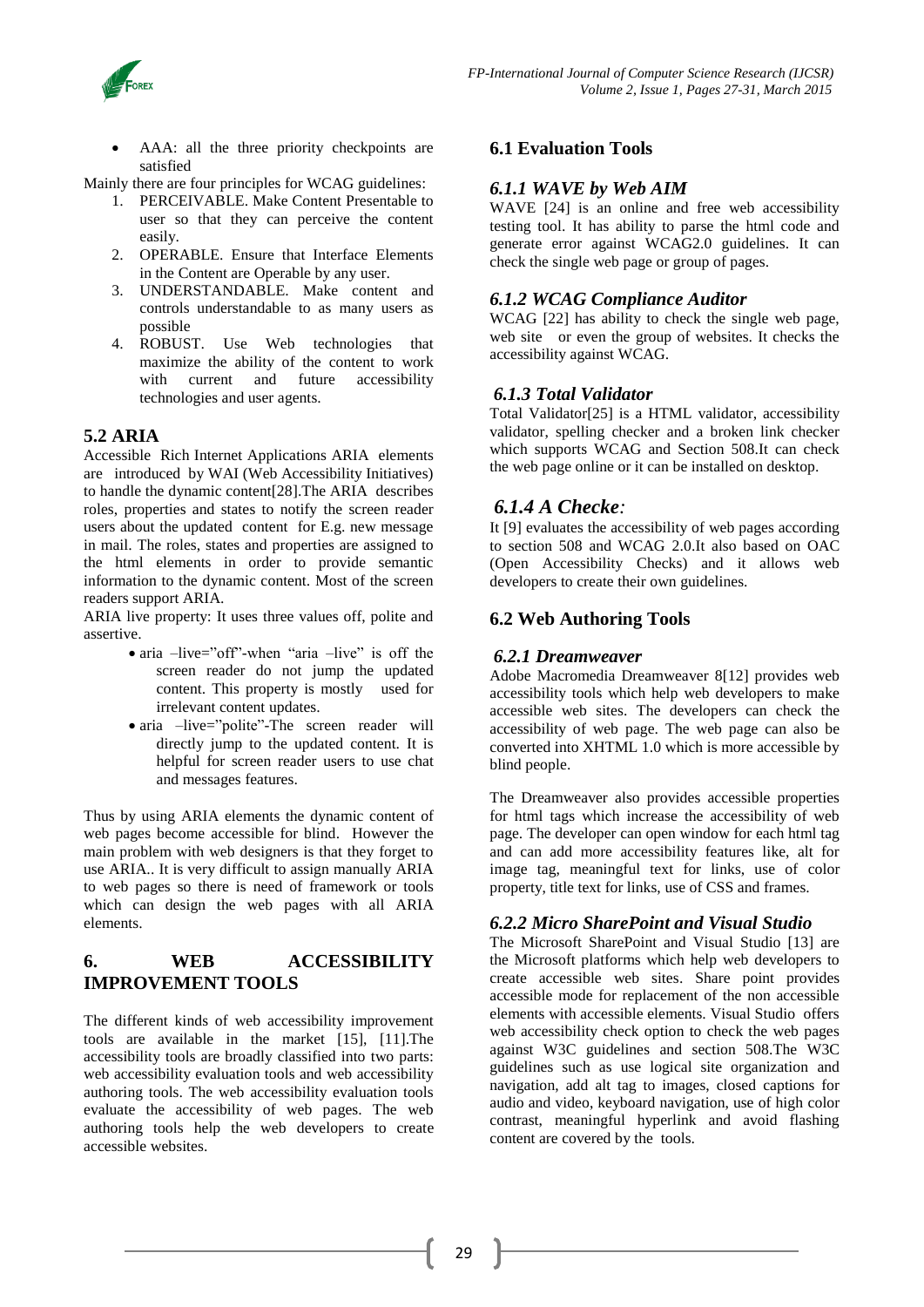

#### **7. PROS AND CONS OF WEB ACCESSIBILITY TOOLS**

Manually, it is not possible for web developers to test the accessibility of web pages. Web Accessibility tools are easy to use [8] and make web accessibility testing process fast. The use of web accessibility tools is great way for organizations to establish a base line of accessibility. Although web accessibility tools are cheap and easy to use but these tools have certain limitations .The main limitation [7] of these tools is that the tools do not cover all accessibility requirements. For example, A web accessibility tool can check whether image tag has alt property or not but it cannot check whether the alt text is meaningful or not. Some of the tools do not follow changing web accessibility guidelines. There are some another limitations like all tools are not free to use, some tools are license based, some tools are browser dependent. Majority of the tools are platform dependent. The W3C has published guidelines Authoring Tools Accessibility Guidelines (ATAG)[31]but there is no authoring tool in the market which can create fully accessible web sites[27].So there is need of development of user friendly and platform independent tool to automate the development process of accessible websites.

## **8. RELATED WORK**

Michele Kirchner [35] in this paper author gives a complete review of web accessibility evaluation tools. The paper also describes the main functionality of web accessibility tools. De Sousa e Silva [17] evaluates the accessibility of Integrated Development Environments (IDE).The author also measures the capacity of Integrated Development Environment to generate accessible software. The two papers [13], [19] show that if the web accessibility is included in requirement face it will improve the quality of the software automatically. Helani Wanniarachchi et al.[16] proposes a frame work to automate the development process of accessible web sites. The author describes a web accessibility generator tool which can scan code and give immediate warning of violated web accessibility rules. The web developers can correct those warnings and improve the web accessibility of the web sites. The tool is platform independent. Mayol, J.J [20] presents development of a web accessibility improvement tool .The tool can check html code and give warning if violation in the rules. The tool covers the critical points of W3C guidelines as compared to existing web accessibility tools. G.A. Di Lucca et al.[23] the paper represents a tool to indentify and fix the web accessibility problems. The author uses a model to correct and fix the web accessibility problems which is based on WCAG 2.0. Thi-Huong-Giang et al.[10] the paper presents a framework which checks the client as well as server side code . The framework directly reports and suggests solution for web

accessibility violations. The tools which are described in these research papers cover the limitations of existing web accessibility tools and automate the process of web accessibility. The web accessibility improvement tools which are presented in the research papers with their features are shown in the given table.

| S.n<br>$\Omega$<br>1. | <b>Tool</b><br>Web<br>Accessibility<br>Generator | <b>Features</b><br>Covered<br>by Tool<br>1.Platform<br>independen<br>t                                     | <b>Accessibilit</b><br>y<br><b>Evaluation</b><br>I<br><b>Authoring</b><br><b>Tool</b><br>Both | <b>Clie</b><br>nt<br>/Serv<br>er<br><b>Side</b><br>Code<br>Client<br>Side<br>Code |
|-----------------------|--------------------------------------------------|------------------------------------------------------------------------------------------------------------|-----------------------------------------------------------------------------------------------|-----------------------------------------------------------------------------------|
|                       | Tool                                             | 2.Browser<br>Independen<br>t                                                                               |                                                                                               |                                                                                   |
| $\overline{2}$ .      | Web<br>Accessibility<br>Improvement<br>Tool      | 1.Covers<br>the critical<br>points of<br>weh<br>Accessibilit<br>y<br>guidelines                            | Evaluation<br>Tool                                                                            | Client<br>Side<br>Code                                                            |
| 3.                    | The<br>Accessibility<br>Tool                     | 1.Identifies<br>the web<br>Accessibilit<br>y Problems<br>2. Fixes the<br>web<br>Accessibilit<br>y Problems | Evaluation<br>Tool                                                                            | Client<br>Side<br>Code                                                            |
| 4.                    | <b>CHECORSE</b><br>$\mathbb{R}$                  | 1. WCAG<br>Checker<br>and<br>Corrector<br>tool for<br><b>ASP</b><br>Server-side<br>scripting<br>language   | <b>Both</b>                                                                                   | Both                                                                              |

#### **Table 1 .Web accessibility improvement tools to automate the process of web accessibility**

# **9. CONCLUSION**

The web should be accessible so that everyone can avail the opportunity of internet. But making the accessible web sites is a difficult task for web developers. The manually rules and standards are not sufficient for web accessibility development. The web accessibility